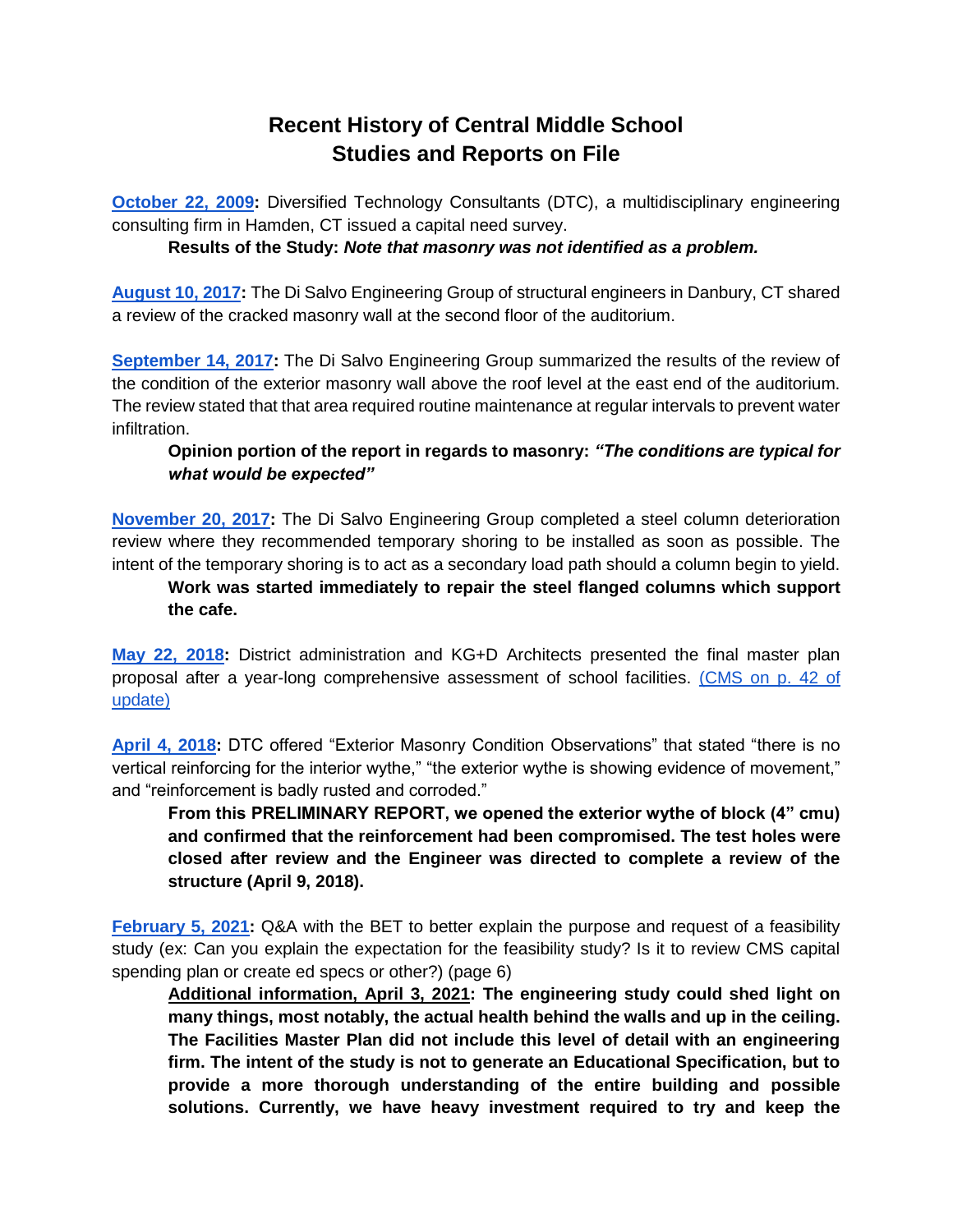**building going. This study could help GPS refine a newer approach. We are going to spend approximately \$38M to keep the building going so that we can turn around and most likely knock it down. An engineering study may be able to tell us which areas of the building are most critical to replace, and instead of large annual infrastructure improvements we could possibly invest in the actual long-term solution.**

**[January 28, 2022:](https://resources.finalsite.net/images/v1643826524/greenwich/ucdoqvlpkryqwrwliohs/GreenwichCentralMiddleSchoolSystemsEvaluationFinalFeb12022.pdf)** DTC sent results of a system evaluation to provide a physical condition assessment focusing on architectural, structural, mechanical, electrical, and plumbing conditions, finding significant structural concerns and many standards and systems that do not meet or conform to CT Building Codes.

## **After a full systems evaluation the building was deemed to have "significant structural concerns"**

**February 4, 2022:** GPS' director of facilities joined officials from the Town of Greenwich Division of Building Inspection on a tour of Central Middle School to review the results of the systems evaluation report. The Town's inspectors made the decision to close the building until it is deemed safe for occupancy by the engineering firm who specializes in this type of structural Work.

**[February 4, 2022:](https://resources.finalsite.net/images/v1644604176/greenwich/xhqmbqvqsvgp4ofviqkn/2022-02-04TemporaryShoringandProtectionSafetyandFacadeRepairs.pdf)** DTC sent the design of exigent repairs to facades and includes its [narrative](https://resources.finalsite.net/images/v1644604177/greenwich/qlfb5krzq3yni96ljnub/2022-02-04NarrativeDescriptionofExigentRepairs.pdf)  [description of exigent repairs](https://resources.finalsite.net/images/v1644604177/greenwich/qlfb5krzq3yni96ljnub/2022-02-04NarrativeDescriptionofExigentRepairs.pdf) and th[e proposed bridge locations and illustration.](https://resources.finalsite.net/images/v1644604177/greenwich/j26l92gnvmbpwjcmmeiy/2022-02-04BridgeLocationsandIllustration.pdf) *(posted at a later date following a review by the Town of Greenwich Building Official and Fire Marshall)*

**February 5, 2022:** GPS announced that CMS students will be temporarily relocated by grade to the following sites within the District: sixth grade - Cos Cob School; seventh grade - Eastern Middle School; and eighth grade - Greenwich High School.

**[February 11, 2022:](https://resources.finalsite.net/images/v1644602879/greenwich/jlwgq0ijh0nuwiwcutys/2022-02-11CMSDeflection.pdf)** DTC sent its opinion on observed deflection and concluded that the **observed deflection is normal, within design tolerances, and not a structural concern**.

**[February 24, 2022:](https://go.boarddocs.com/ct/greenwich/Board.nsf/Public)** Board unanimously approves three action items as it relates to Central Middle School:

- Interim funding for a five-year repair solution at CMS in the amount of \$940,000
- Interim funding to create CMS Educational Specifications and conduct environmental testing in the amount of \$150,000
- Modify the FY23 Capital Request to move \$2,500,000 out of CMS Building Envelope/Masonry and change that amount to a request for Architectural and Engineering for CMS

**[March 1, 2022:](https://youtu.be/EHw3wpGUoew)** In a Special Meeting located at the Havemeyer Building, the BET voted 11-0 (with one member absent) to allocate \$1.611 million to help pay for repairs and additional work that will be done over the summer to keep the school safe for occupancy. The BET also approved